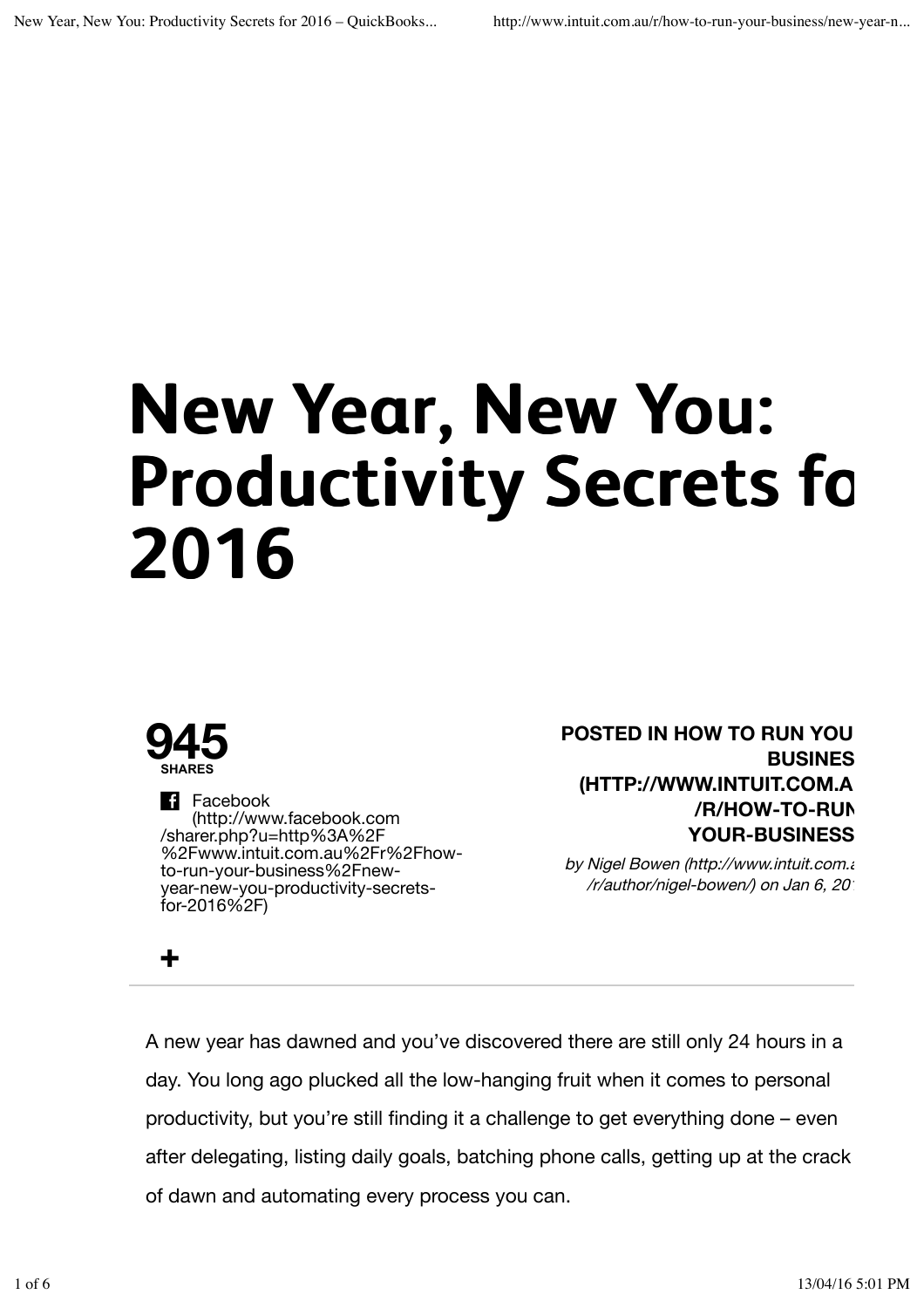How are you possibly going to achieve even more during business hours in 2016? By thinking outside the box.

Here are six left-field productivity hacks to try this year.

# 1. Watch More Cat Videos

Inevitably, there's been a scientific study into watching YouTube cat videos. The findings in Emotion regulation, procrastination, and watching cat videos online: Who watches Internet cats, why, and to what effect? were good news for business owners.

The analysis of nearly 7000 internet users (http://www.sciencedirect.com/science /article/pii/S0747563215004343) found: "Happiness gained from viewing interne cats can moderate the relationship between procrastination, guilt and enjoyment." This suggests that if you're dreading a certain task, a happiness hit can be quickly derived from watching a feline skateboarding. That mood-lifting circuit breaker will then hopefully allow you to tackle the job at hand.

The broader point is that by allowing yourself – and your staff – to have some fun at work, you'll find that everyone is more productive.

# 2. Bring Your Dog into the Office

You may be aware that some large and mid-sized firms have started allowing staff to bring a furry friend to work. If your business can accommodate Fido or Fluffy, you'll find they act as magical stress relievers. And not just for their owners, but for everyone working in the business and even its customers and suppliers. A less-stressed workforce (and business owner) is a more productive one.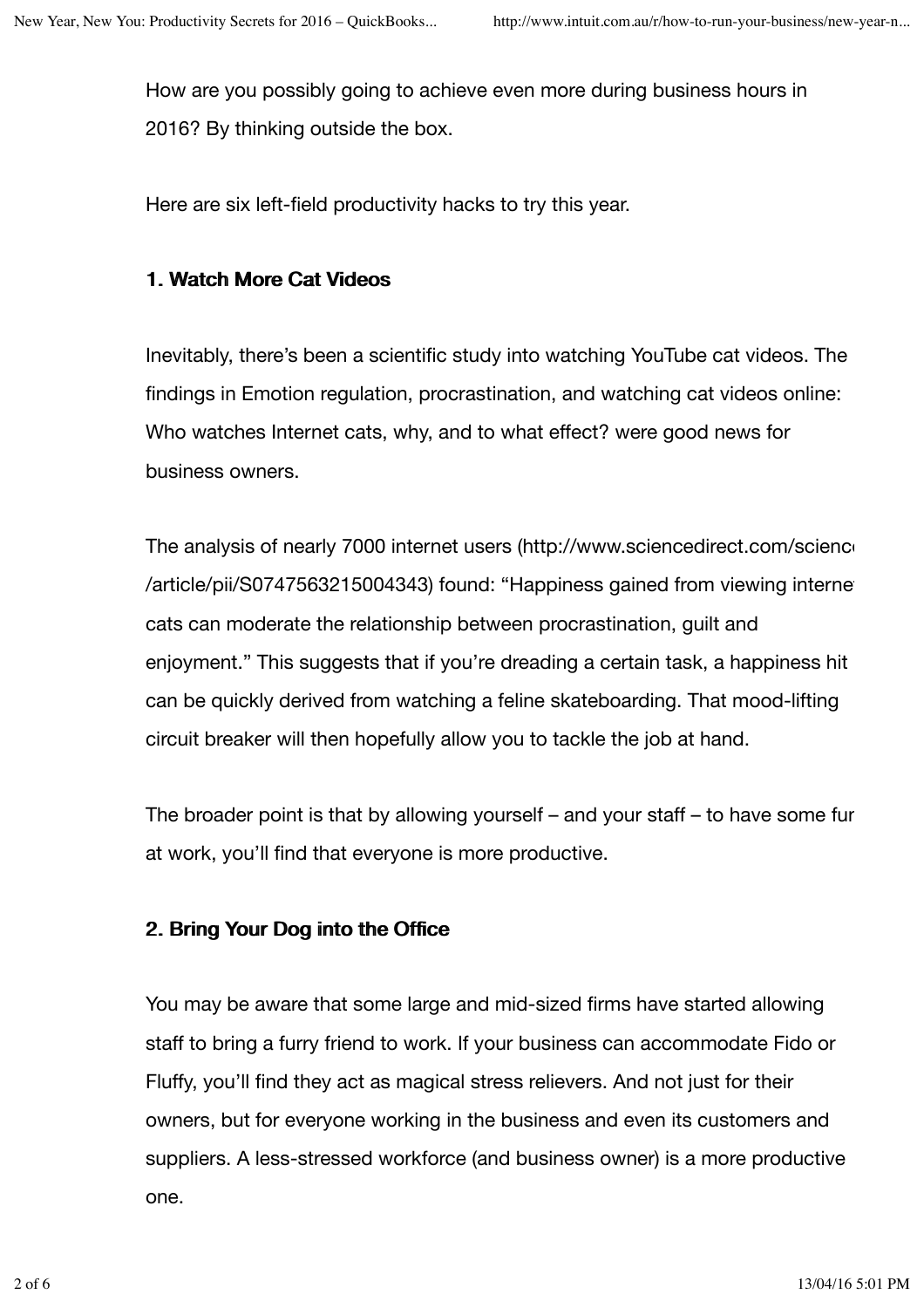# 3. Jump on the Mindfulness Bandwagon

Organisations ranging from Google to the US Army have found that getting staff to meditate – or engage in meditative activities – results in greater calm, concentration and cooperation. Few small business owners have embraced the mindfulness revolution that's been sweeping the corporate world, but there's no good reason they can't start now. For a small outlay, you can arrange for a yoga or meditation teacher to come on-site and conduct an early morning or lunchtim class for you and your staff.

## 4. Give Standing (or Walking) Meetings Another Chance

Yes, we know you tried to encourage staff not to linger by taking the chairs out of your office for a while before giving up on the idea, but a recent Washington University study (http://spp.sagepub.com/content/early/2014/06 /12/1948550614538463.abstract) found that a "non-sedentary workplace increases group arousal, while at the same time decreasing group idea territoriality, both of which result in better information elaboration and, indirectly, better group performance."

In plain English, that means your meetings will be more collaborative and productive if you're in a vertical position while they are taking place.

## 5. Embrace Your Inner Swede

Sweden made headlines around the world in 2015 by trialling the six-hour day. (German companies got some media attention around the same time when they started banning after-hours email access.)

If you cut a working day from eight hours to six hours, you lose 25% productivity,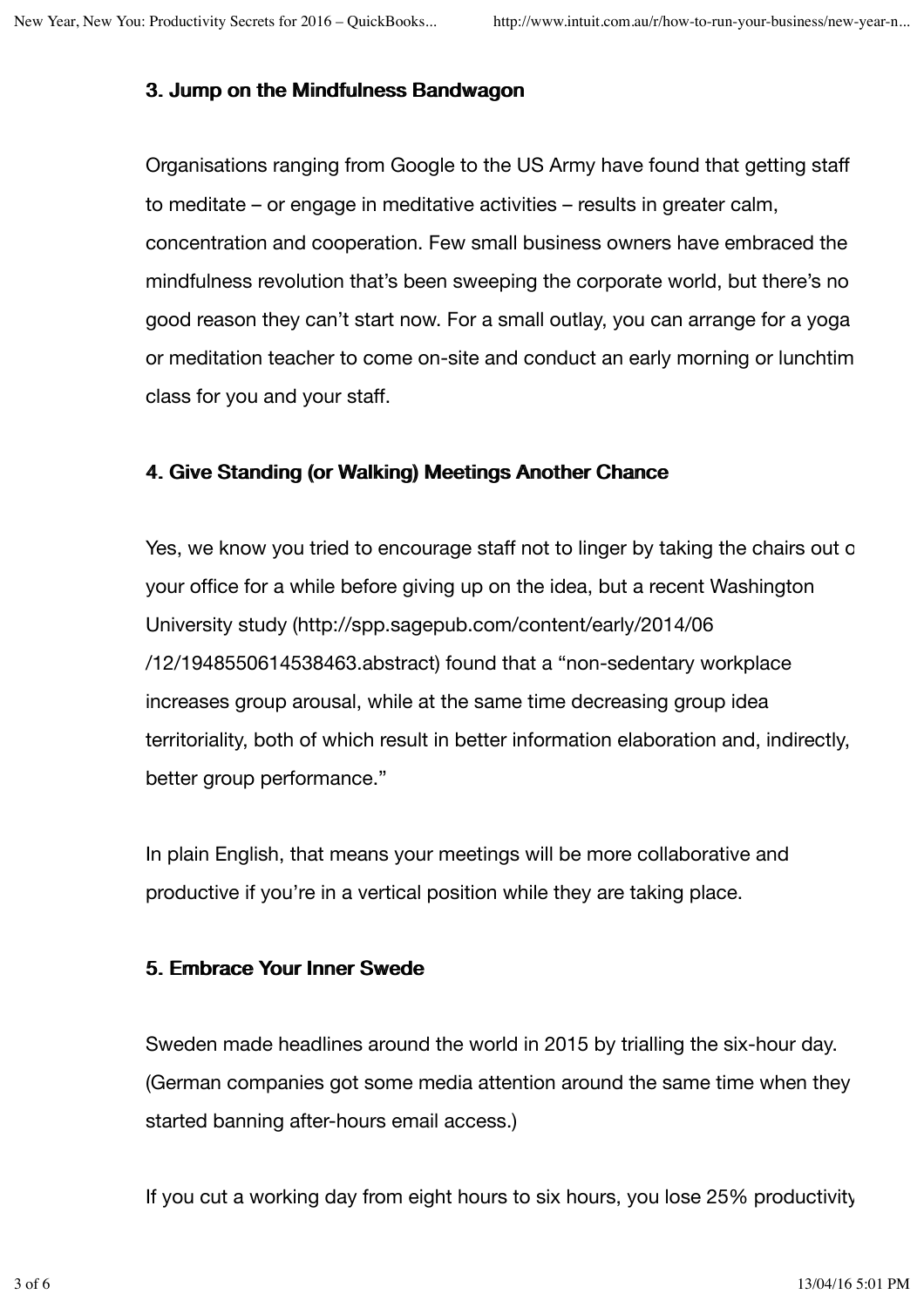right? It's still early days, but that's not how things seem to be working out. By and large, employees are getting as much done in six hours as they used to in eight. The lesson here is not necessarily that you should consider cutting your staff's hours, but that you should cut your own, which are almost certainly too long.

Burning the midnight oil may be necessary and effective for short bursts of time, but over the long haul it's counterproductive. If you decide you're going to leave work at a reasonable hour, you'll be surprised at how much you manage to power through knowing you've got a deadline. You'll also start the next day feeling far more energetic and focused.

#### 6. Stop Multi-tasking



(http://www.intuit.com.au/r/expert-advice-straight-to-your-inbox-2/)

Think you're tripling your personal efficiency by gesturing to a staff member to fix the photocopier while talking to a customer on the phone and deleting spam emails? It doesn't matter whether you're male or female, trying to do multiple things at once – or constantly switching from task to task – is not an efficient use of your time. You may no longer feel like a high-powered entrepreneur, but methodically working through your to-do list one item at a time will result in you making fewer mistakes and getting more done.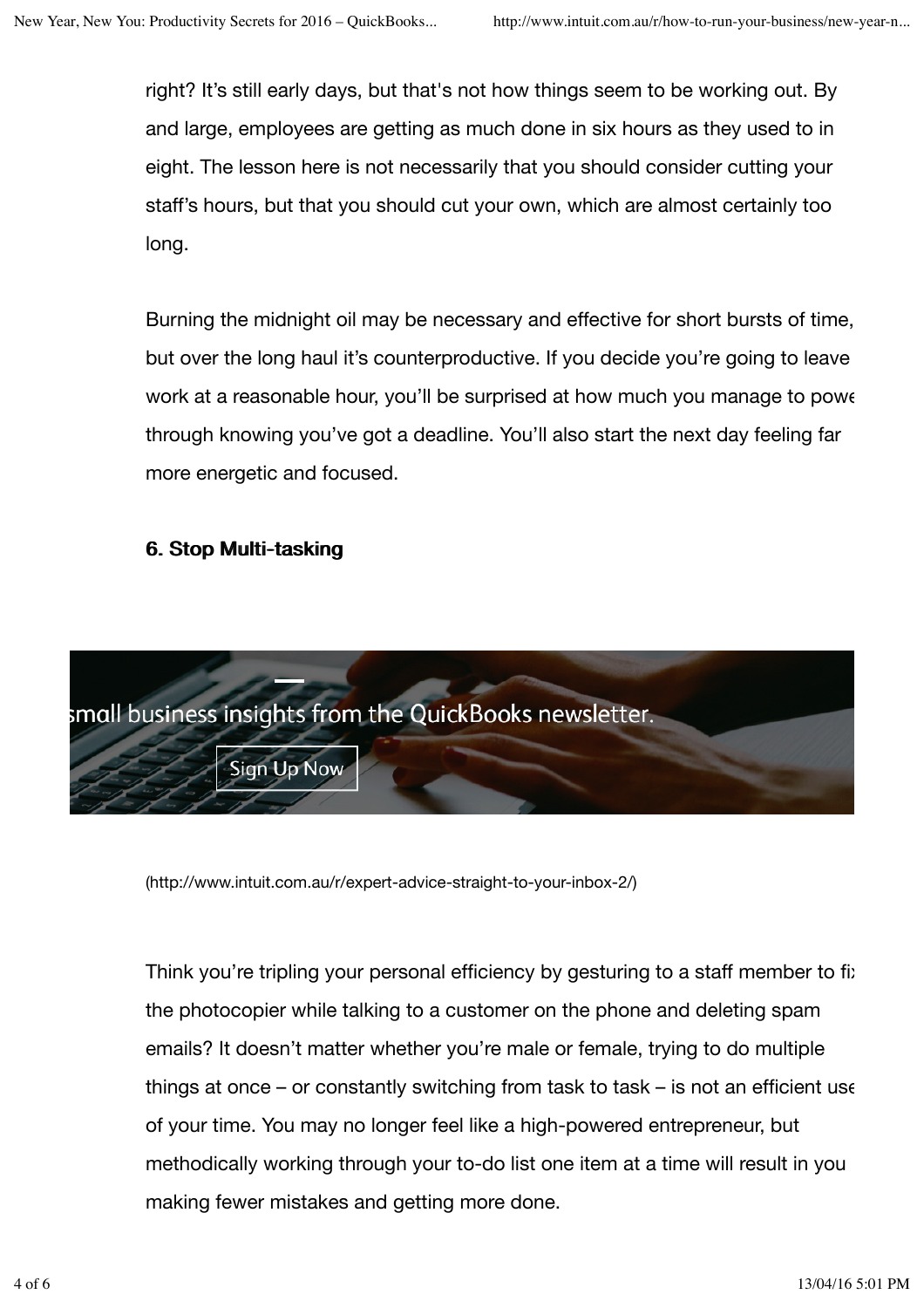If you're anything like the typical small business owner, you've probably spent a lot of time trying to increase your output by extending your hours and attempting to pack more and more into the day. These ideas might seem a little kooky, but test them out this year and see the results.



**Author: Nigel Bowen** (http://www.intuit.com.au/r/author/nigelbowen/)

Nigel Bowen has worked at, or contributed to, most of Australia's major print media organisations, as well as plenty of its smaller ones. He writes about entrepreneurship for the Fairfax papers. He has also written about business and financial matters for the likes of Austrade, American Express, Macquarie Bank, NAB, NRMA and RaboDirect. More of his writing can be found at www.contentsherpa.com.au.